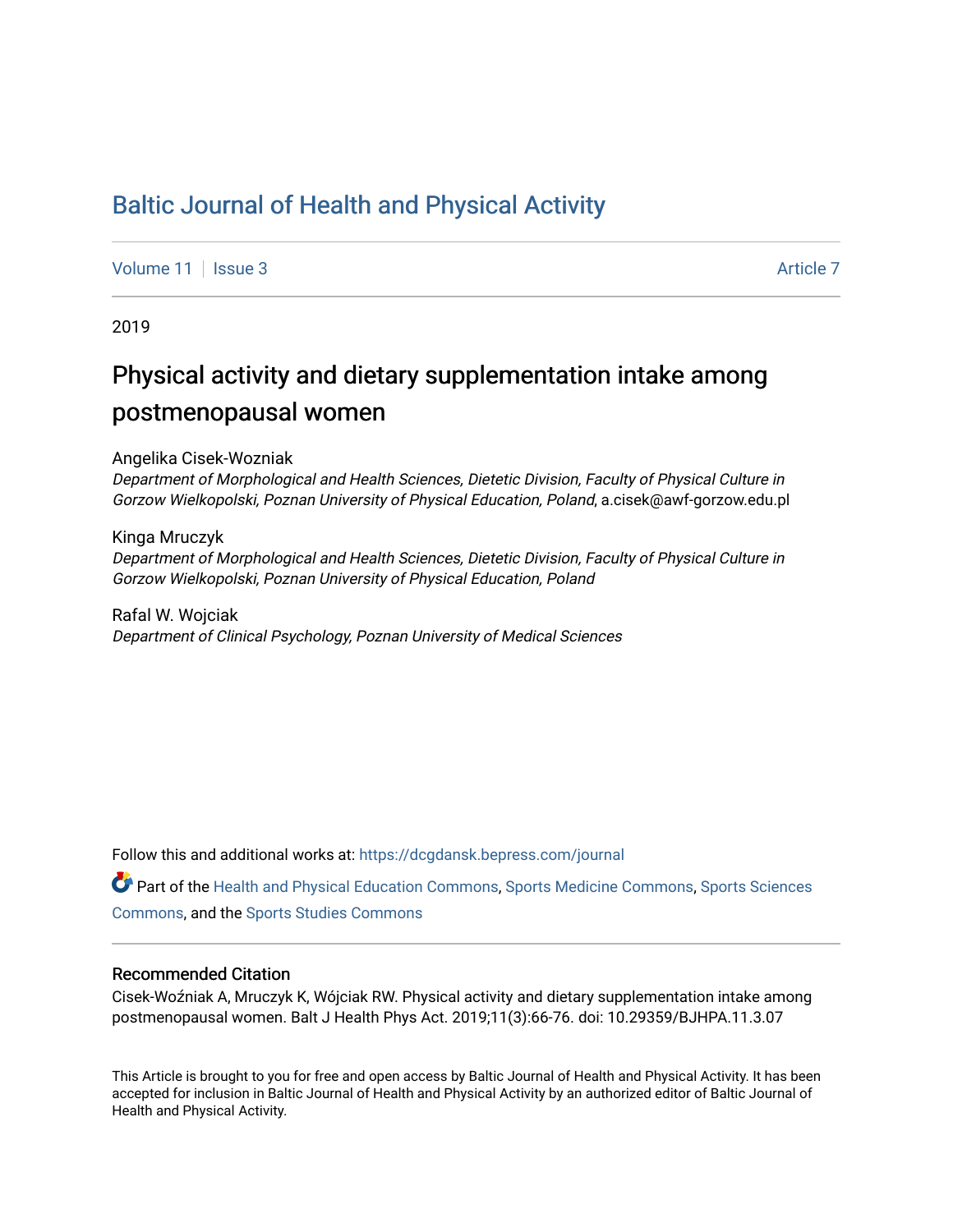# **Physical activity and dietary supplementation intake among postmenopausal women**

**A** Study Design

- **B** Data Collection **C** Statistical Analysis **D** Data Interpretation **E** Manuscript Preparation
- **F** Literature Search **G** Funds Collection

**abstract**

**Angelika Cisek-Woźniak1 ABCDEF, Kinga Mruczyk1 BCD, Rafał W. Wójciak2 ACE Authors' Contribution:**

<sup>1</sup> Department of Morphological and Health Sciences, Dietetic Division, Faculty of Physical Culture in Gorzow Wielkopolski, Poznan University of Physical Education, Poland

2 Department of Clinical Psychology, Poznan University of Medical Sciences, Poland

| awsu acc                     |                                                                                                                                                                                                                                                                                                                                                                                                                                                                                                                                                                                                                                                                                                                                                                                                                                                                           |
|------------------------------|---------------------------------------------------------------------------------------------------------------------------------------------------------------------------------------------------------------------------------------------------------------------------------------------------------------------------------------------------------------------------------------------------------------------------------------------------------------------------------------------------------------------------------------------------------------------------------------------------------------------------------------------------------------------------------------------------------------------------------------------------------------------------------------------------------------------------------------------------------------------------|
| <b>Background:</b>           | In the context of physiological changes that progress over the years and worsen the functioning of their<br>organisms, older people's physical activity is an increasingly important topic. It is important to be aware<br>that a healthy lifestyle, including proper nutrition, has a positive effect on old age. In general, one of<br>the elements of a healthy lifestyle is physical activity and also the consumption of dietary supplements.<br>The aim of the study was to determine the level of organized physical activity of postmenopausal<br>women and their consumption of dietary supplements.                                                                                                                                                                                                                                                             |
| <b>Material and methods:</b> | The study involved 100 women aged from 60 to 75 years old in good general health (no<br>neurodegenerative diseases diagnosed, no doctor's contraindications). The women were recruited from<br>the general population. The participants were asked to complete a self-created questionnaire about<br>their organized physical activity (like fitness, walking, dancing, swimming and other forms) as well<br>as intake of medicines and supplements. Based on the questionnaire, the characteristic of physical<br>activity was made, and the participants were divided into 3 subgroups according to their physical<br>activity depending on the number of minutes spent during the week on a given type of activity: high,<br>medium and lack (30, 49, 21% respectively).                                                                                               |
| <b>Results:</b>              | It can be concluded that physical activity and supplementation was common among the tested group. The<br>most frequently seniors declared physical activity a week and used preparations to assist the circulatory<br>system, and dietary supplements. They also took those supporting the work of the intestines, assisting<br>the urinary tract, the work of heart, preparations supporting the bacterial micro-flora and preparations to<br>assist the memory. The decision to start of supplementation was most often taken under the influence of<br>television advertisements, pharmacy worker as well as of friends. There were statistical differences in the<br>presented results between the studied populations according to their age.                                                                                                                        |
| <b>Conclusions:</b>          | It is important to educate older people on physical activity and use of dietary supplements to make<br>supplementation safe and to achieve distinct improvement in health.                                                                                                                                                                                                                                                                                                                                                                                                                                                                                                                                                                                                                                                                                                |
|                              | <b>Key words:</b> women's exercises, elderly, physical effort, seniors, dietary supplements.                                                                                                                                                                                                                                                                                                                                                                                                                                                                                                                                                                                                                                                                                                                                                                              |
| article details              |                                                                                                                                                                                                                                                                                                                                                                                                                                                                                                                                                                                                                                                                                                                                                                                                                                                                           |
|                              | Article statistics: Word count: 3,555; Tables: 7; Figures: 0; References: 23                                                                                                                                                                                                                                                                                                                                                                                                                                                                                                                                                                                                                                                                                                                                                                                              |
|                              | Received: March 2019; Accepted: August 2019; Published: September 2019                                                                                                                                                                                                                                                                                                                                                                                                                                                                                                                                                                                                                                                                                                                                                                                                    |
|                              | Full-text PDF: http://www.balticsportscience.com                                                                                                                                                                                                                                                                                                                                                                                                                                                                                                                                                                                                                                                                                                                                                                                                                          |
|                              | <b>Copyright</b> © Gdansk University of Physical Education and Sport, Poland                                                                                                                                                                                                                                                                                                                                                                                                                                                                                                                                                                                                                                                                                                                                                                                              |
|                              | Indexation: Celdes, Clarivate Analytics Emerging Sources Citation Index (ESCI), CNKI Scholar (China National Knowledge<br>Infrastructure), CNPIEC, De Gruyter - IBR (International Bibliography of Reviews of Scholarly Literature in<br>the Humanities and Social Sciences), De Gruyter - IBZ (International Bibliography of Periodical Literature<br>in the Humanities and Social Sciences), DOAJ, EBSCO - Central & Eastern European Academic Source, EBSCO<br>- SPORTDiscus, EBSCO Discovery Service, Google Scholar, Index Copernicus, J-Gate, Naviga (Softweco, Primo<br>Central (ExLibris), ProQuest - Family Health, ProQuest - Health & Medical Complete, ProQuest - Illustrata: Health<br>Sciences, ProQuest - Nursing & Allied Health Source, Summon (Serials Solutions/ProQuest, TDOne (TDNet), Ulrich's<br>Periodicals Directory/ulrichsweb, WorldCat (OCLC) |
|                              | Funding: This research received no specific grant from any funding agency in the public, commercial, or not-for-profit sectors.                                                                                                                                                                                                                                                                                                                                                                                                                                                                                                                                                                                                                                                                                                                                           |
|                              | <b>Conflict of interests:</b> Authors have declared that no competing interest exists.                                                                                                                                                                                                                                                                                                                                                                                                                                                                                                                                                                                                                                                                                                                                                                                    |
|                              |                                                                                                                                                                                                                                                                                                                                                                                                                                                                                                                                                                                                                                                                                                                                                                                                                                                                           |
| <b>Corresponding author:</b> | Corresponding author: Angelika Cisek-Woźniak, Poznań University of Physical Education, Department of Morphological<br>and Health Sciences, Dietetic Division, Faculty of Physical Culture in Gorzow Wielkopolski, Poland; 13 Estkowskiego Str,<br>66-400 Gorzów Wikp., Poland; email: a.cisek@awf-gorzow.edu.pl; phone: +48 (95) 72 79 178.                                                                                                                                                                                                                                                                                                                                                                                                                                                                                                                               |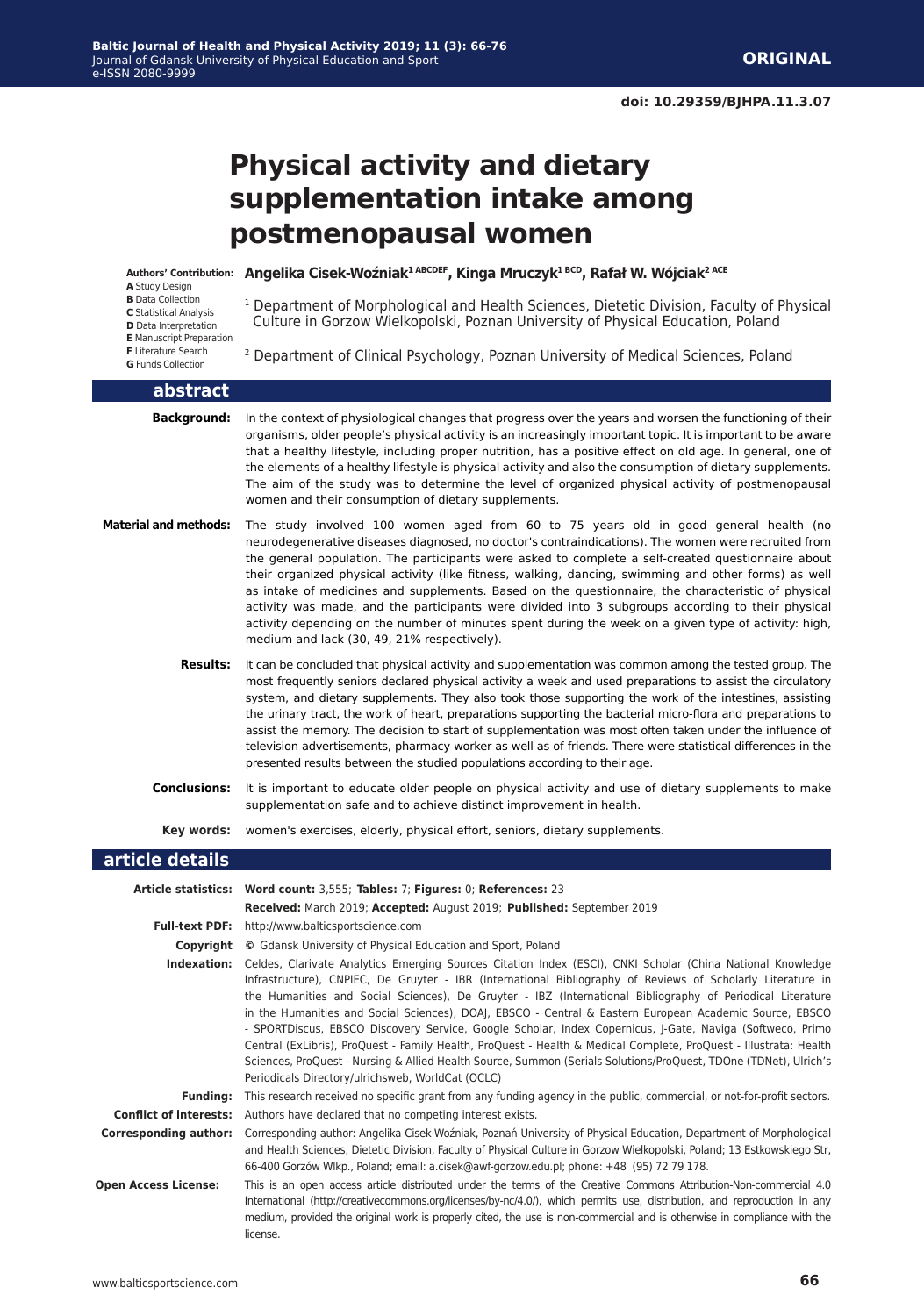## **introduction**

The aging process of the population consisting in a systematic increase in the share of older people in relation to the entire population has been observed for more than a quarter of a century. It is one of the most difficult problems of the modern world, which also applies to Poland [1]. In developed and developing countries, seniors are an increasingly large group of the society. Old age cannot be avoided, but one can age with dignity and joy. Guaranteeing such understood old age is one of the greatest tasks facing mankind in the 21st century [2].

Although the aging process is a natural process, the boundaries between physiology and pathology are increasingly blurred. It is very difficult to treat some diseases of old age, and from numerous studies it can be seen that the involutional process can be slowed down through prophylactic and pro-health measures [3].

Experts point out the benefits of a physically active lifestyle in elderly, because appropriately dosed physical activity can clearly reduce the negative impact of ageing and help to maintain physical, mental and social health [4]. It has long been pointed out that a lack of physical activity is dangerous for health. Hippocrates and Galen already talked about it, while at the same time they pointed out that physical effort in the wrong dose is unreasonable and even dangerous [5].

The development approach to aspects of human health allows us to look at the relationship of the discussed issues to aging and aging processes. During this period, physical activity becomes particularly important, thanks to all the benefits and significant risks; however, the health benefits associated with physical activity are many times greater than the risks it may carry.

People who are healthy are not chronically ill, and their death is a consequence of natural, physiological processes of aging of the body. People who are aging in this way are cheerful, optimistic people, without limitations in everyday life, mentally efficient, actively participating in everyday life. Not infrequently, they regularly engage in physical activity [6], which, skilfully dispensed, is a factor slowing down the inevitable [7].

Physical activity, health and quality of life are closely related. This correlation is of particular importance in an aging society that requires attention to health problems. Physical activity plays such an important role that it should be talked about in terms of human duties. It cannot be put on one level with other types of leisure activities, because it is impossible to balance what is necessary with what is desirable. Intense movement was an inseparable factor in human evolution, so movement and regular physical activity are necessary to avoid diseases and to function best [20]. As a result of regular physical activity, the human body undergoes morphological and functional changes that may prevent or delay the occurrence of certain diseases and improve the ability to undertake physical efforts. Thus, physical exercise is an effective tool to reduce or prevent functional problems associated with aging of the body. There is also growing evidence that physical activity can help maintain cognitive functions and have a preventive effect on depression and dementia [20]. Shephard has shown that regular participation in a physical activity program can delay normal aging processes by as many as 10–20 years [21].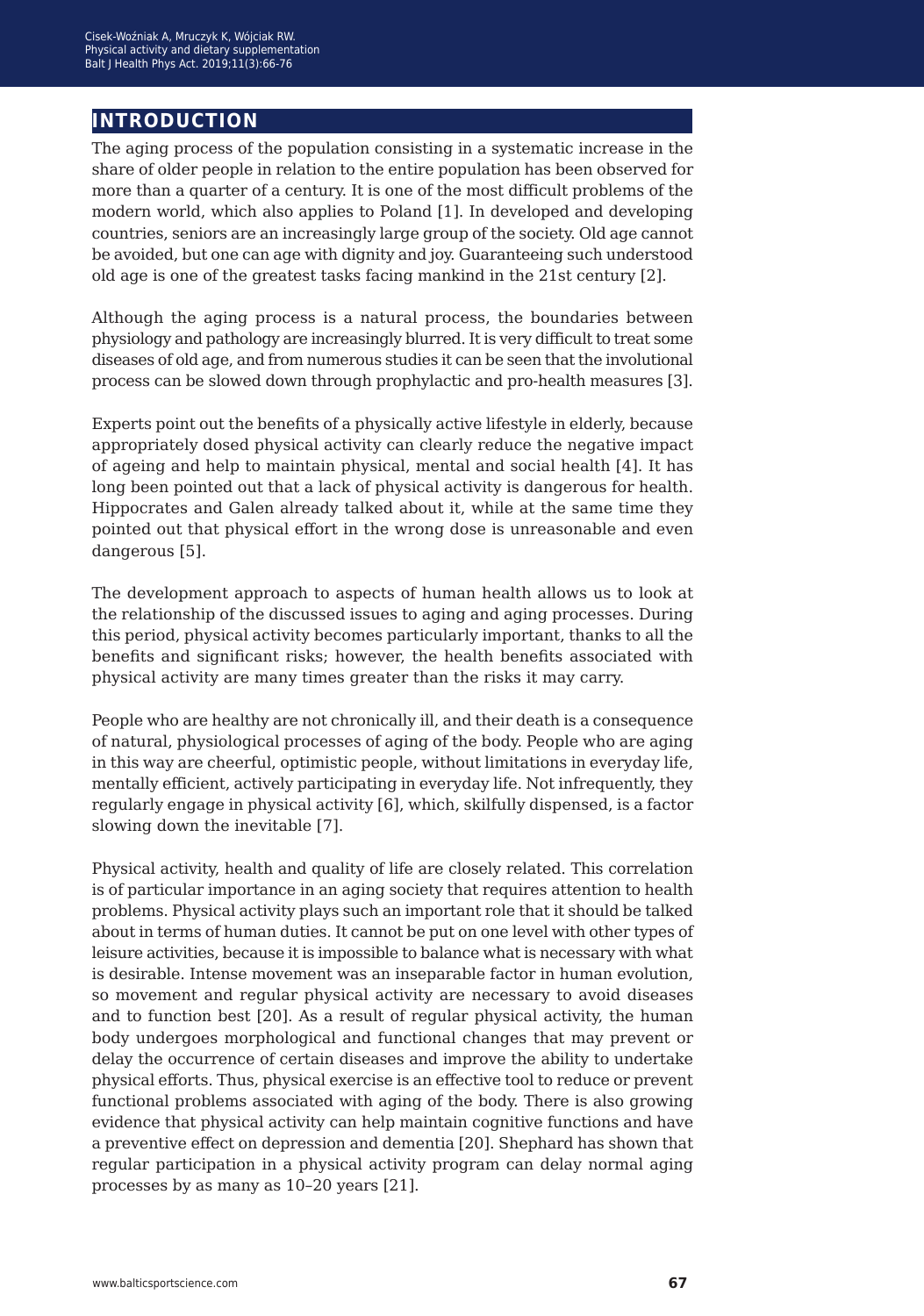Physical activity, along with proper nutrition, is a basic element of a healthy lifestyle, whose effect can be deepened through the consumption of dietary supplements to improve health. Dietary supplements are food products whose purpose is to supplement a normal diet, being a concentrated source of vitamins or minerals or other substances exhibiting a nutritional or other physiological effect, single or complex, marketed in a form enabling dosage, in the form of: capsules, tablets, drops and in other similar forms, powder sachets, ampoules with liquids, dropper bottles and other similar forms of liquids and powders intended for consumption in small, measured unit quantities [11]. Dietary supplements are usually low doses of the active substance, which makes their impact on the body underestimated [10]. Those preparations are usually sold without a prescription.

In nutritional practice there are a number of indications for dietary supplementation by persons in old age. The use of supplements is recommended to persons with impaired absorption of nutrients, because of diseases or the use of certain medicines (antibiotics, diuretics) [8, 12]. Dietary supplements are also recommended to persons who would commit dietary errors in daily practice resulting sometimes from economic difficulties and a limited supply of food, but often from wrong dietary habits or insufficient nutritional knowledge [8].

There is a common opinion that dietary supplements consumed by seniors have confirmed the beneficial effect on their health and general condition, as well as cognitive status and beauty [13, 14]. The main benefits of vitamin and mineral food supplements intake by the elderly are the fortification of nutritional deficiency, commonly associated with age. The use of nutritional supplements may be beneficial to the health of older adults; however, not all supplements are beneficial and safe. The improper use of some dietary supplements may lead to adverse health consequences [15], and there is a potential risk associated with concurrent use of medication in the elderly [16–17]. Other studies also show potential adverse health effects with the use of supplements and medications in the elderly [18–19]. According to these studies, some supplements can mimic and/or magnify the effects of drugs and may cause adverse health effects when used with certain medications. An example found in these studies is the possible interaction of the use of warfarin concurrently with Ginkgo Biloba, which could potentially lead to bleeding.

In the presented preliminary study the frequency and preferable form of physical activity among seniors in different aging groups were examined, as a marker of their general health status. Additionally, the quality and quantity of medicines and supplements used by elderly women were evaluated, as well as the declarative motivation for consuming dietary supplements and the sources of the information about them.

### **material and methods**

The study involved 100 elderly women aged from 60 to 75 years old in good general health (no diagnosed neurodegenerative diseases, no doctor's contraindications). The women were recruited from the general population. A questionnaire method was applied in the study as well as a personal interview. The self-created questionnaire form contained 16 items (14 closed questions and 2 open questions). In the interview all questions were read to women, and the interview was also based on other questions on the subjects' age, education, place of residence, marital status and family life. One separate part of the questionnaire was associated with the questions on physical activity of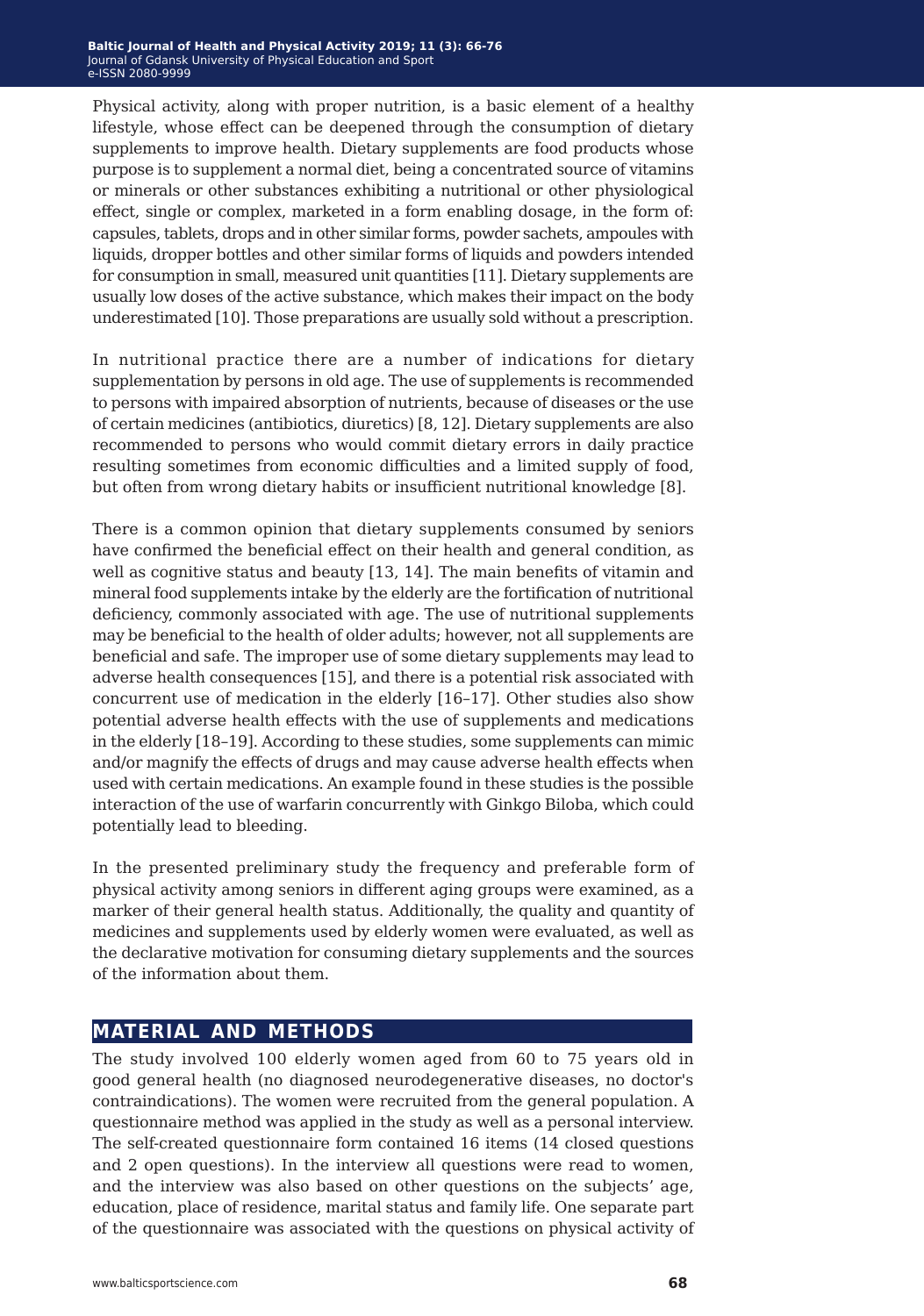the seniors. The women were asked to declare the frequency and forms of sports activity as well as the time spent.

The participants were divided into 3 subgroups according to their physical activity depending on the number of minutes spent during the week on a given type of activity: high, medium and lack (30%, 49%, and 21%, respectively). The basis of the division was the weekly time spent on the physical activity by elderly women. More than 60 minutes per week were considered as high physical activity, and below 50 minutes per week as medium.

Table 1 presents the characteristic of the studied population, and Table 2 shows the characteristic of physical activity among seniors.

|                                                                 |                    | Physical actvity |                    |                     |  |  |
|-----------------------------------------------------------------|--------------------|------------------|--------------------|---------------------|--|--|
|                                                                 | Total<br>$(n=100)$ | high<br>$(n=30)$ | medium<br>$(n=49)$ | lack of<br>$(n=21)$ |  |  |
| Higher education (%)                                            | 70                 | 70               | 70                 | 70                  |  |  |
| Residents of cities with more<br>than 50 thousand inhabitants   | 55                 | 45               | 60                 | 60                  |  |  |
| Living alone for more than 5<br>years (single, divorced, widow) | 60                 | 70               | 60                 | 50                  |  |  |
| Health conditions (%)                                           |                    |                  |                    |                     |  |  |
| Hypertension                                                    | 70                 | 50               | 80                 | 80                  |  |  |
| Hypercholesterolemia                                            | 60                 | 50               | 60                 | 70                  |  |  |
| Cardiovascular disease                                          | 40                 | 30               | 40                 | 50                  |  |  |
| Overweight                                                      | 50                 | 30               | 60                 | 60                  |  |  |
| <b>Diabetes</b>                                                 | 30                 | 30               | 30                 | 30                  |  |  |
| Arthritis                                                       | 20                 | 10               | 30                 | 20                  |  |  |
| Other                                                           | 5                  | 5                | 5                  | 5                   |  |  |

Table 1. The characteristic of the studied population

Table 2. The characteristic of the physical activity declared by seniors

|                         |                 |           |                              |                             | Total               |  | Physical actvity (%) |  |  |
|-------------------------|-----------------|-----------|------------------------------|-----------------------------|---------------------|--|----------------------|--|--|
|                         |                 | $(n=100)$ | high<br>$(n=30)$             | medium<br>$(n=49)$          | lack of<br>$(n=21)$ |  |                      |  |  |
|                         | no activity     | 21        | $\mathbf{0}$                 | $\mathbf 0$                 | 100                 |  |                      |  |  |
| Frequency               | once a week     | 47        | 40                           | 71                          | $\mathbf 0$         |  |                      |  |  |
| of physical<br>activity | twice a week    | 15        | 23                           | 17                          | 0                   |  |                      |  |  |
|                         | more than twice | 17        | 37<br>12                     |                             | $\Omega$            |  |                      |  |  |
|                         |                 | statistic | $\chi^2 = 22.31*$<br>p<0.001 |                             |                     |  |                      |  |  |
|                         |                 | Total     | Physical actvity (%)         |                             |                     |  |                      |  |  |
|                         |                 | $(n=79)$  | high<br>$(n=30)$             |                             | medium<br>$(n=49)$  |  |                      |  |  |
|                         | walk            | 100       | 100                          | 100                         |                     |  |                      |  |  |
| Forms of                | fitness         | 87        | 87                           |                             | 90                  |  |                      |  |  |
| preferable<br>physical  | dance           | 63        | 90                           |                             | 45                  |  |                      |  |  |
| activity                | swimming        | 38        | 67                           |                             | 20                  |  |                      |  |  |
|                         | other           | 25        | 50                           |                             | 10                  |  |                      |  |  |
|                         |                 | statistic |                              | $\chi^2 = 43.52$<br>p<0.001 |                     |  |                      |  |  |

 $*c<sup>2</sup>$  assessed for comparison of the frequency of distribution of quantity of the physical activity among the seniors with medium and high activity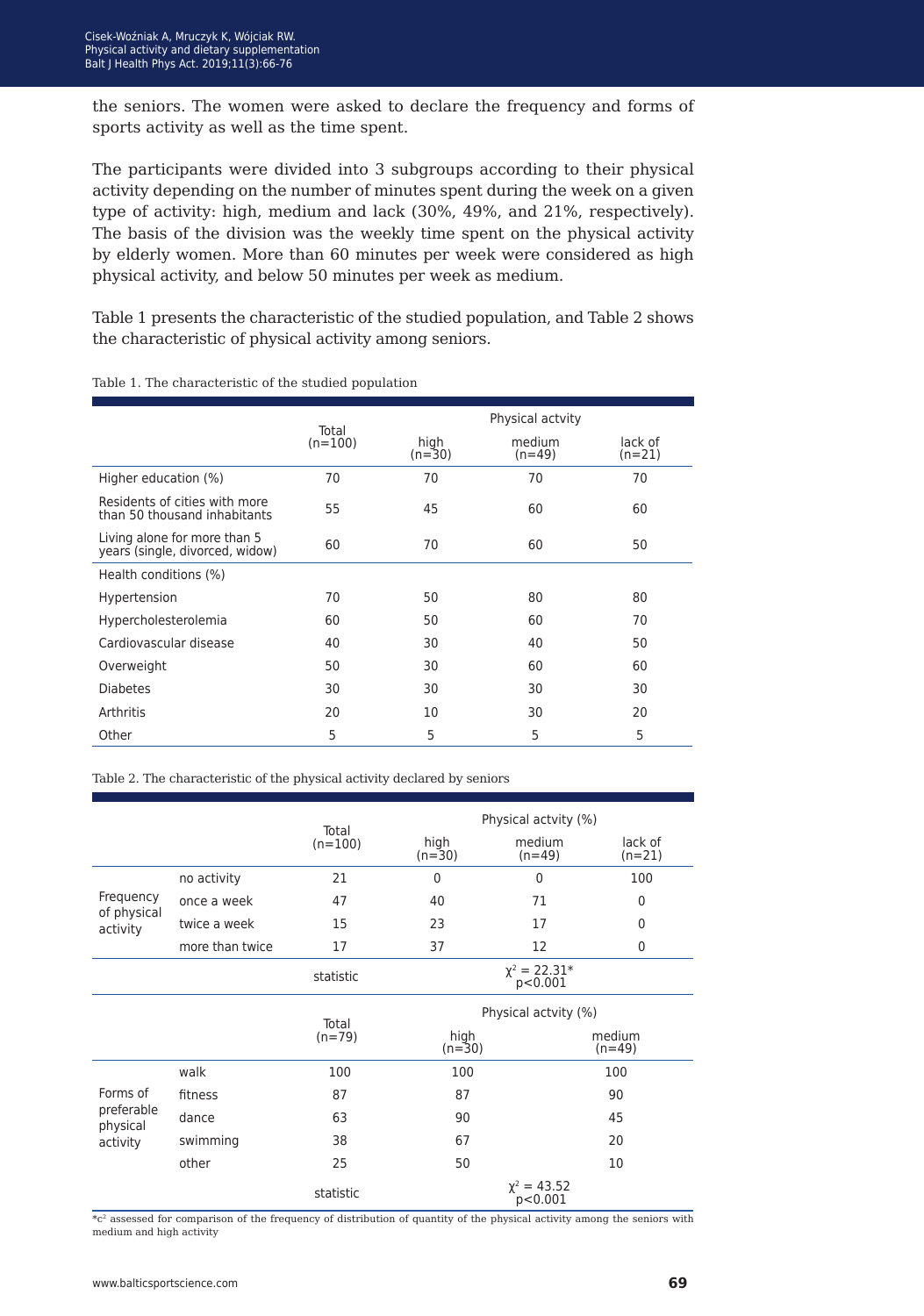The women participating in the study mostly had higher education (57%), lived in the cities with more than 50 thousand inhabitants (55%), and lived alone for more than 5 years (53%). However, generally, all subjects represented apparently good health condition, and about half of the studied population had some problems. Most often women reported the following disorders: hypertension (60%), hypercholesterolemia and cardiovascular diseases (both 35%), diabetes and arthritis (both 25%), and other (10% - chronic small pain, depression, migraine, etc.). The number of reported diseases increased with age. 25% of the subjects were overweight.

To assess the frequency distribution of data between groups according to the physical activity, the chi-square test was applied.

All participants gave their informed permission to participate in the study. The study was approved by Local Bioethics Committee 184/18 from 01 Feb. 2018.

#### **results**

The results obtained in this study are presented in Tables 3–7. Table 3 shows the frequency of physical activity among seniors. 21% of the surveyed seniors indicated a complete lack of physical activity. 47% of the respondents declared that they were physically active once a week, of which 40% were qualified for high activity and others for medium activity. 15% of the respondents answered that they were active twice a week, from this 45% group qualified for high activity and others for medium activity. 17% of the surveyed seniors indicated that they engaged in physical activity more than twice a week, of which 71% were qualified for the high activity group. Statistically significant differences  $(p<0.001)$  were observed in the frequency of distribution of the quantity of physical activity among the seniors with medium and high activity.

When it comes to the kind of physical activity, there were the 5 types of physical activity declared by women. All physically active women (71%), both in the group of high and medium activity, indicated that they were walking. 87% of active women indicated that they used fitness classes, including 87% of the high activity group and 90% of the medium activity group. From the general group of physically active women, 63% indicated dance as a form of movement, of which 90% in the high activity group and 45% from the group of medium physical activity. Swimming was preferred by 38% of active women, including 67% of the high activity group and 20% of the medium group. One fourth of the group of active women pointed to other forms of physical activity in addition to those listed in Table 2, of which 50% in the high group and 10% in the medium group.

The total number of medicines and supplements used by the studied women is presented in Table 4. All participants of the study declared using regularly at least one supplement or medicine. Statistically significant differences between physical activity groups were observed  $(p<0.001)$ . In the high activity group, more than 4 preparations were used by 10% respectively, while in the no activity group – 60% of women regularly consumed daily more than 4 preparations and 50% in medium active group.

In accordance with its definition, dietary supplements can be on the market in many forms. Table 5 presents detailed information about what medicaments respondents used chronically. Because of their age and health condition, the respondents used daily more than one type of drug. The most commonly used drugs were painkillers (70%) popular on the pharmaceutical market. Almost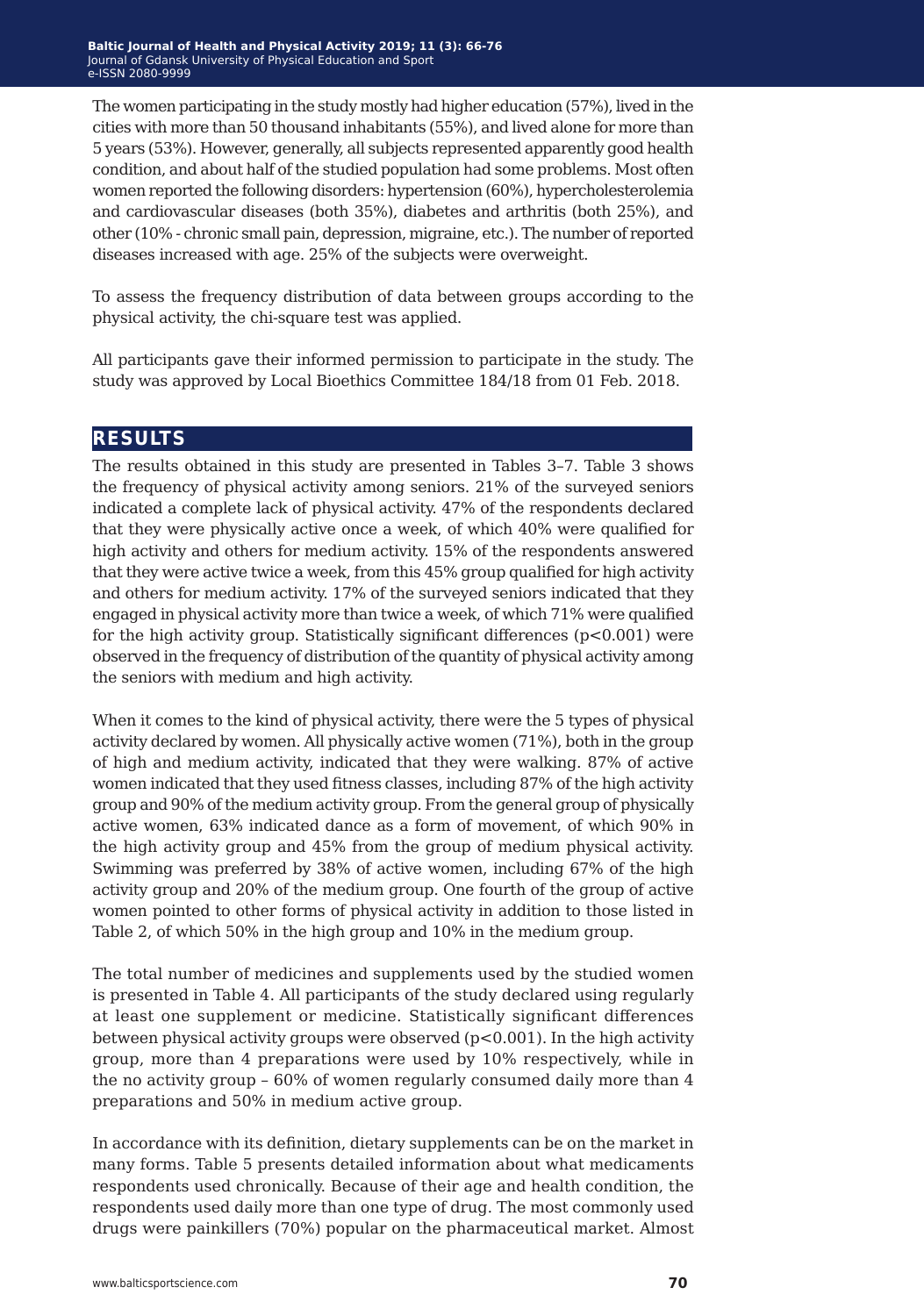half of the respondents declared using antiarrhythmic medicaments (49%). The drugs using for neutralizing the excess of hydrochloric acid in the stomach were used by 38% of seniors, the antidiabetic drugs by 35%, anti-hypertensive – 28%, drugs that improve cerebral circulation – 25%, and medicines against osteoporosis – 22%. The smallest group of respondents used antidepressants, anxiolytic and hormones (5–7%). There were significant differences between the groups of seniors according to the age. In general, there was an increase in the use of drugs in the oldest group, apart from hormonal drugs (most popular in the youngest group).

|                                                                                         | Total<br>$(n = 100)$            | High intensity<br>$(n = 30)$        | Medium<br>intensity<br>$(n = 49)$ | No<br>physical<br>activity<br>$(n = 21)$ |
|-----------------------------------------------------------------------------------------|---------------------------------|-------------------------------------|-----------------------------------|------------------------------------------|
| Frequency of physical activity (mean<br>$\pm$ SD) among seniors (times/week)<br>(range) | $1.54 \pm 1.56$<br>$(0-7)$      | $2.63** + 1.83$<br>$(1-7)$          | $1.53**+1.12$<br>$(1-5)$          | 0                                        |
| Time spent on physical activity (mean<br>$\pm$ SD) among seniors (min/day)<br>(range)   | $27.85 + 23.27$<br>$(0-90)$     | $52.50* + 20.71$<br>(25–90)         | $24.69* \pm 11.34$<br>$(10-45)$   | 0                                        |
| Time spent on physical activity (mean<br>$\pm$ SD) among seniors (min/week)<br>(range)  | $50.8 \pm 62.94$<br>$(0 - 360)$ | $118.83* \pm 77.57$<br>$(60 - 360)$ | $30.92* \pm 10.54$<br>$(15-50)$   | 0                                        |

Table 3. Characteristic of physical activity among women aged 60–75 years old

\* – statistical significant differences at p<0.001 between high and medium intensity of physical activity \*\* – statistically significant differences at p<0.01 between high and medium intensity of physical activity

Table 4. The number of regular daily intake of medicines and supplements according to the seniors' physical activity

|                              | Intensity of physical activity |         |    |    |         |    |    |       |    |
|------------------------------|--------------------------------|---------|----|----|---------|----|----|-------|----|
|                              | high<br>no activity<br>medium  |         |    |    |         |    |    |       |    |
| Number of preparations       | >4                             | $2 - 3$ |    | >4 | $2 - 3$ | 1. | >4 | $2-3$ |    |
| Percentage of the population | 10                             | 50      | 40 | 50 | 30      | 20 | 60 | 30    | 10 |
| Statistic                    | $x^2 = 62.27$<br>p<0.001       |         |    |    |         |    |    |       |    |

Table 5 Groups of medicines regularly taken by seniors (% of population)

|     | Paremeters                       | Total<br>$(n = 100)$ | Physical activity (% of total) |                             |              |  |
|-----|----------------------------------|----------------------|--------------------------------|-----------------------------|--------------|--|
|     |                                  |                      | high                           | medium                      | no activity  |  |
| 1.  | painkillers                      | 70                   | 15                             | 20                          | 65           |  |
| 2.  | antiarrhythmic                   | 49                   | 18                             | 27                          | 55           |  |
| 3.  | neutralizing the excess of acids | 38                   | 18                             | 19                          | 63           |  |
| 4.  | anti-diabetics                   | 35                   | 30                             | 20                          | 50           |  |
| 5.  | anti-hypertensive                | 28                   | 0                              | 50                          | 50           |  |
| 6.  | improving cerebral circulation   | 25                   | 5                              | 30                          | 65           |  |
| 7.  | anti-osteoporosis                | 22                   | 72                             | 28                          | $\mathbf{0}$ |  |
| 8.  | analgesics and febrifugal        | 18                   | $\mathbf{0}$                   | 50                          | 50           |  |
| 9.  | antineoplastic agents            | 8                    | $\Omega$                       | 40                          | 60           |  |
| 10. | antidepressants                  | 8                    | $\Omega$                       | $\Omega$                    | 100          |  |
| 11. | hormones                         | 7                    | $\Omega$                       | $\Omega$                    | 100          |  |
| 12. | anxiolytics                      | 7                    | $\Omega$                       | $\Omega$                    | 100          |  |
| 13. | other                            | 5                    | $\mathbf{0}$                   | $\mathbf{0}$                | 100          |  |
|     |                                  | statistic            |                                | $\chi^2 = 289.9$<br>p<0.001 |              |  |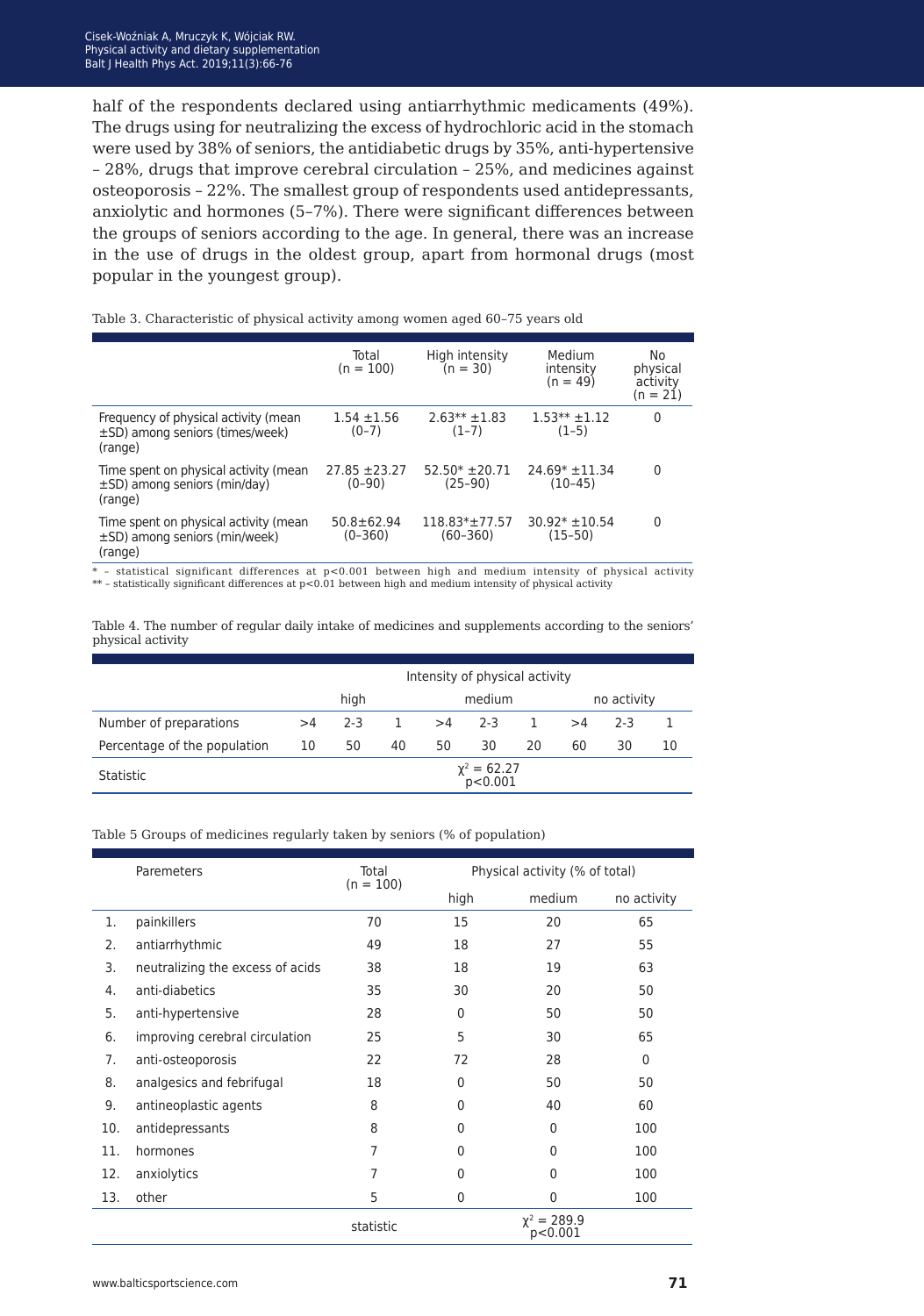Table 6 shows seniors' preferences in relation to the form in which they mostly take dietary supplements. It shows that pills (63%) and liquids (21%) are the most frequently consumed forms of supplements. Less frequently they reach for effervescent tablets and drops (8% each). There were no differences between groups according to the physical activity.

Table 6 also shows seniors' motivation for applying dietary supplementation and sources of information on it. The five purposes for which older people use supplements in their diet appropriate pharmaceuticals were highlighted. These were: dietary supplementation in minerals and vitamins (27%), complementing deficiencies of nutrients caused by chronic use of medications (23%), improving health and wellbeing (21%), improving physical appearance (12%), and generally improving good health and physical activity (17%). The motivation for applying dietary supplementation was significantly different in the physical activity groups ( $p < 0.001$ ). In the high and medium activity group, it was shown that the most taken preparations are supplements aimed at supplementing mineral and vitamin deficiencies (35% and 26%). Supplementation of drug induced deficiency was low in the high activity groups – only 5%.

|                                                                           |           | Physical activity (% of total) |                             |                |
|---------------------------------------------------------------------------|-----------|--------------------------------|-----------------------------|----------------|
|                                                                           | Total     | high<br>activity               | medium<br>activity          | no<br>activity |
| Preferences for the form of applicable supplements                        |           |                                |                             |                |
| pills                                                                     | 63        | 74                             | 55                          | 60             |
| liquid form                                                               | 21        | 16                             | 27                          | 20             |
| drops                                                                     | 8         | 5                              | 8                           | 12             |
| effervescent tablets                                                      | 8         | 5                              | 10                          | 8              |
|                                                                           | statistic |                                | N.S.                        |                |
| Motivation for applying dietary supplementation                           |           |                                |                             |                |
| dietary supplementation in deficits components<br>(minerals and vitamins) | 27        | 35                             | 26                          | 17             |
| supplementation of drug induced<br>deficiency                             | 23        | 5                              | 28                          | 25             |
| improvement in health and well being                                      | 21        | 20                             | 16                          | 23             |
| improvement in physical appearance<br>(hair, skin, nails)                 | 12        | 15                             | 8                           | 17             |
| general improvement in good health and<br>physical activity               | 17        | 25                             | 12                          | 18             |
|                                                                           | statistic |                                | $\chi^2 = 30.81$<br>p<0.001 |                |
| Sources of the information on dietary supplements                         |           |                                |                             |                |
| TV ads                                                                    | 30        | 30                             | 30                          | 30             |
| Pharmacy                                                                  | 20        | 5                              | 20                          | 35             |
| Friends                                                                   | 20        | 35                             | 15                          | 10             |
| Doctors, nutritionists, personal trainers                                 | 15        | 20                             | 10                          | 15             |
| Press, internet                                                           | 15        | 10                             | 25                          | 10             |
|                                                                           | statistic |                                | $\chi^2 = 32.57$<br>p<0.001 |                |

Table 6. The characteristic of the most popular forms of supplements, motivation to use and source of information about supplements (% of population)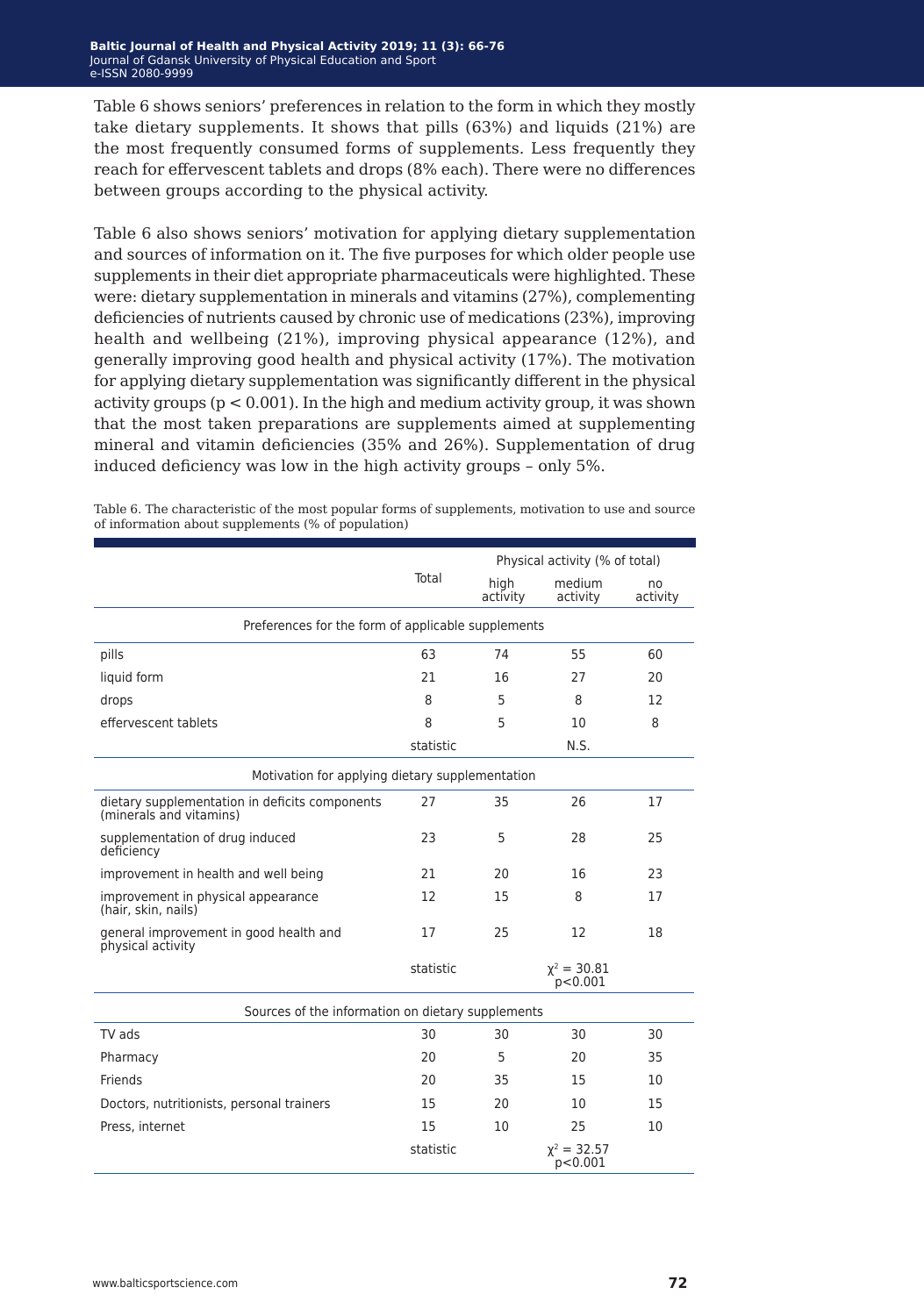After analysing the sources of information about dietary supplements for the studied seniors (Table 6), it was found that TV advertisements (30%) have the greatest effectiveness of information about specific dietary supplements in the all of the physical activity groups. In the group of high physical activity, only 5% of respondents indicated that the information on preparations was received from the pharmacy staff, while up to 35% of those surveyed based information about the appropriate supplements on their friends. There were statistically significant differences (p<0.001).

Table 7 presents the characteristic of the supplements used by seniors. Seniors most often declared using the preparations to assist the circulatory system (45%, equally 50% in medium and no activity group; least 30% in high activity group) and dietary supplementation (43%, mostly by the high – 75%, while only 5% of the no activity group). Almost 20% of seniors declared using preparations supporting their intestine (mostly in the high activity group – 50%). In the no activity group as many as 66% of respondents indicated that they were taking preparations to assist the work of heart, while those from high and medium activity groups were only 17%. Among those highly physically active, as many as 60% indicated that they took preparations supporting the bacterial microflora. There were statistically significant differences between the studied group of seniors depending on their physical activity (p<0.001).

|              |                                                             |           |                  | Physical activity (% of total) |                |  |  |
|--------------|-------------------------------------------------------------|-----------|------------------|--------------------------------|----------------|--|--|
|              |                                                             | Total     | high<br>activity | medium<br>activity             | no<br>activity |  |  |
|              | The type of supplements (% of total)                        |           |                  |                                |                |  |  |
| 1            | preparations to assist the circulatory system               | 45        | 30               | 50                             | 50             |  |  |
| 2            | dietary supplements (general)                               | 43        | 75               | 20                             | 5              |  |  |
| 3            | preparations supporting the work of the intestine           | 20        | 50               | 25                             | 25             |  |  |
| 4            | preparations to assist the urinary tract                    | 18        | 27               | 27                             | 46             |  |  |
| 5            | preparation to assist work of the heart                     | 15        | 17               | 17                             | 66             |  |  |
| 6            | preparations supporting the bacterial micro-flora           | 12        | 60               | 25                             | 15             |  |  |
| 7            | preparations to assist the memory                           | 10        | 10               | 20                             | 70             |  |  |
|              |                                                             | statistic |                  | $\chi^2 = 194.4$<br>p<0.001    |                |  |  |
|              | The most commonly used commercial preparations (% of total) |           |                  |                                |                |  |  |
| $\mathbf{1}$ | diosmin                                                     | 45        | 10               | 40                             | 50             |  |  |
| 2            | vitamins and minerals                                       | 43        | 55               | 20                             | 25             |  |  |
| 3            | prebiotics and probiotics                                   | 30        | 70               | 25                             | 5              |  |  |
| 4            | glucosamine                                                 | 23        | 20               | 55                             | 25             |  |  |
| 5            | herbs                                                       | 22        | 10               | 15                             | 75             |  |  |
| 6            | omega-3 fatty acids                                         | 15        | 45               | 25                             | 30             |  |  |
| 7            | white mulberry                                              | 15        | $\mathbf{0}$     | 10                             | 90             |  |  |
| 8            | cranberry                                                   | 10        | $\mathbf{0}$     | 33                             | 67             |  |  |
| 9            | gingko biloba                                               | 10        | $\mathbf{0}$     | 25                             | 75             |  |  |
| 10           | lecithin                                                    | 10        | 25               | 25                             | 50             |  |  |
|              |                                                             | statistic |                  | $\chi^2 = 180.0$<br>p<0.001    |                |  |  |

Table 7. The characteristic of the supplements used by seniors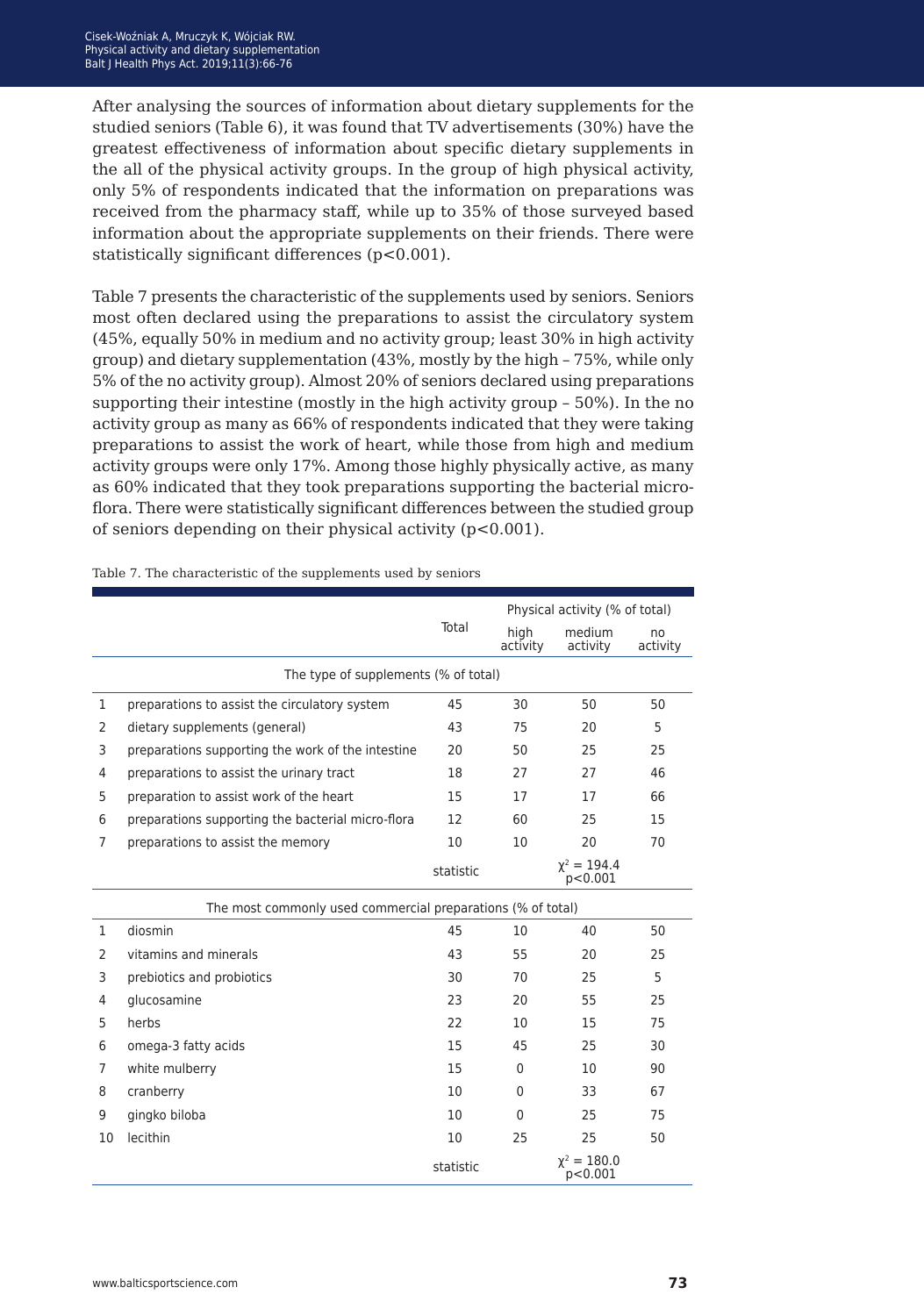Similar differences between elderly women in this study were observed depending on their physical activity in the most commonly used commercial preparations  $(p<0.001)$ . However the seniors of the high activity group were more likely to buy prebiotics and probiotics (70%), vitamins and minerals (55%) and omega-3 fatty acids (45%), the ladies who declared no activity preferred the natural preparations (white mulberry – 90%, herbs and gingko biloba – 75%).

#### **discussion**

In the world literature, numerous studies show the beneficial effect of physical exercise as a primary and secondary prevention factor for many non-infectious diseases, while the lack of activity is said to be the so-called independent risk factor described as a risk to the population PAR (population-attributable risk) [22]. Our study may confirm this principle, because it has shown that people with high physical activity take significantly less drugs and dietary supplements. However, in the group of physical inactivity, it was shown that these people take more drugs against various diseases.

Appropriate physical activity is the most effective way of delaying aging processes and a factor of health preservation and – what seems to be the most important in the case of elderly people – of mobility and extension of functional activity in everyday life [20].

Experts convince the elderly about the benefits of a physically active lifestyle. A rich literature dealing with the medical aspects of the aging process speaks of the undeniable significance of movement for the involution processes taking place in the human body. Adequately dosed physical activity can significantly reduce the negative impact of these changes and allow maintaining physical, mental and social health for as long as possible. It has been noticed that systematic dosing of physical effort reduces the risk of many diseases such as diabetes, atherosclerosis, or ischaemic heart disease [4].

Our study showed that in the group of 79 physically active women who at least once a week additionally participated in fitness, dance or swimming classes, the average number of minutes devoted to movement was about 120 minutes per week. Seniors declared different forms of physical activity: walking, fitness exercises, swimming, dancing and other activities. The frequency of physical activity declared by the respondents in the vast majority of cases was at least once a week. Just ca. 21% of respondents showed no additional physical activity. Observations in this aspect are very optimistic; however, the frequency of even small intense activity decreased with aged, and more than half of the oldest ladies did not train, which was not reason of bad health condition.

An aging society requires increased attention to the health problem of elderly people. In modern society it is becoming more and more popular among the elderly population to use dietary supplements next to recommended drugs. Although there is little data about supplementation of the oldest group of society, some authors are of the opinion that 50–70% of adults take dietary supplements [12, 23]. In this paper we asked 100 old ladies about using dietary supplements, and all of them answered positively. This is similar to reports by other Polish authors that the supplements in Poland are over-consumed [8, 9, 13]. On the other hand, Kałużna et al. [13] showed the positive effect of vitamin and mineral supplementation on the health status of the elderly. This observation is similar to those presented by the PolSenior population study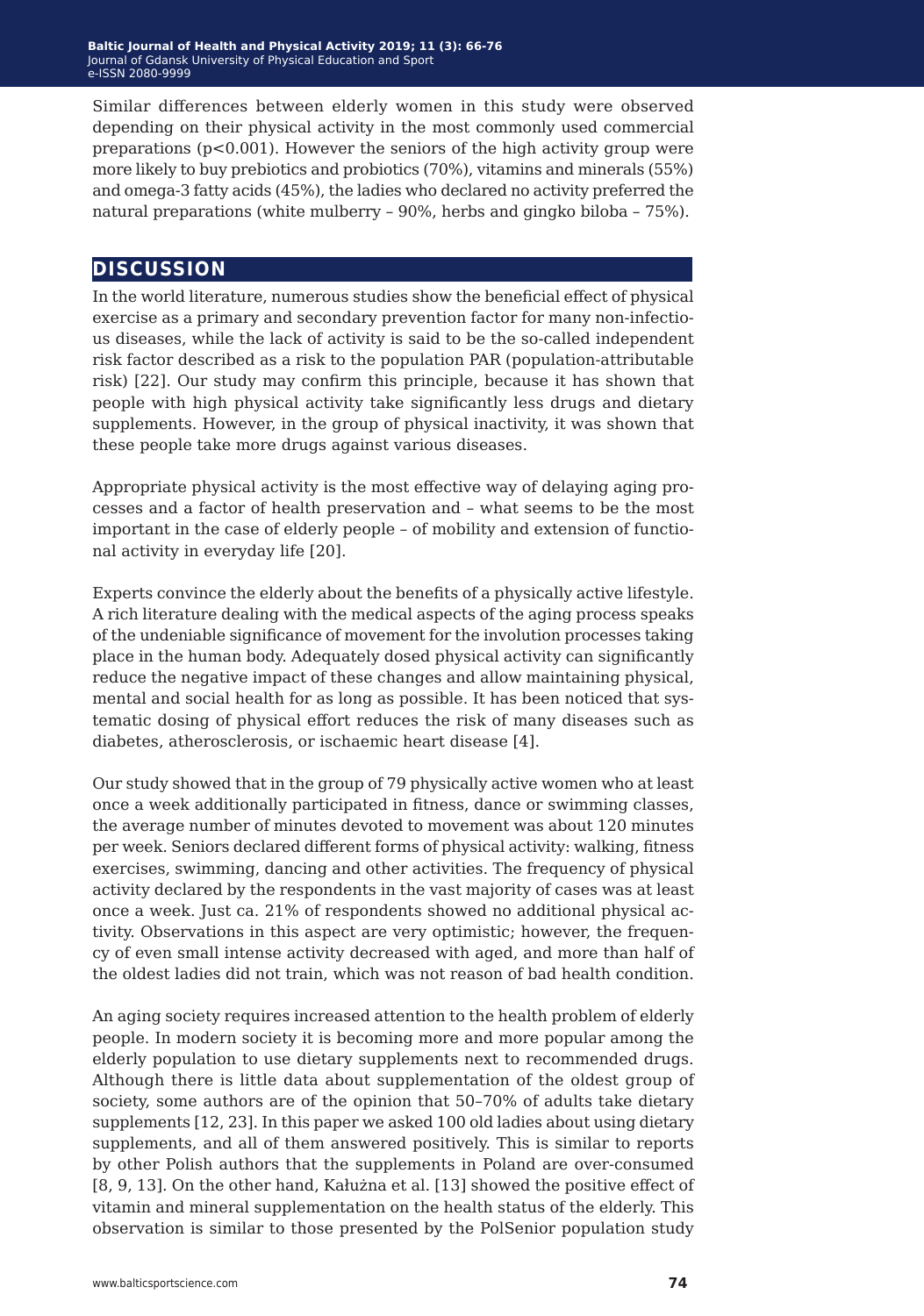reported by Bogusz et al. [14], who studied physical health of older people. That study showed that the health status of seniors has improved in recent years, especially of seniors between 65 and 79 years old.

The presented study found that supplementation is common among older people. The use of dietary supplements was not dependent on age, education, or the place of residence. However, the study showed that physically active women consumed far less painkillers and antiarrhythmic preparations than women declaring no activity. Also visible differences occurred when taking antidepressants, where women from the high and medium activity group declared that they did not use them at all. It can be confirmed by the fact that physical activity also has a positive effect on mental health.

In the case of dietary supplements, this study has shown that physically active women are less likely to consume preparations that support the work of the heart. The highest intake of dietary supplements, preparations supporting the work of the intestine and the bacterial micro-flora may be a sign of high awareness among the group with the highest physical activity. This is also analogously indicated by the smallest intake of heart supporting preparations.

### **conclusions**

In summary, the awareness of the needs and benefits of physical mobilization is essential to encourage and motivate older people to take and continue systematic physical activity. Due to the growing percentage of older people in Europe, including Poland, it is becoming more and more important to support the idea of aging in health. It is important not only to increase the participation of older people in the labour market and enable them to maintain longer activity in society, but also to improve the individual's quality of life and to reduce the burden on health and social systems.

It is impossible to completely stop the natural aging processes, but it is possible, thanks to systematic physical activity, partially to alleviate or delay them as much as possible. Therefore, making the society aware that the maintenance of adequate functional capacity, which largely depends on lifestyle, with the proper place physical activity in it in all periods of ontogenesis, as an integral part of successful, healthy aging, is our priority action [20]. Exercises for the elderly can significantly improve the quality of life of seniors and limit the consumption of not only dietary supplements but also drugs for common diseases of old age.

It can be concluded that physical activity and supplementation was common among the tested group. The seniors most frequently declared physical activity once a week and used preparations to assist the circulatory system and dietary supplements. They also took those supporting the work of the intestine, the urinary tract, the heart, preparations supporting the bacterial micro-flora and memory. Based on this study, it can be concluded that physical activity and supplementation were common among the study group. The decision to start supplementation was most often taken under the influence of television advertisements, pharmacy worker as well as friends, which may indicate that such supplementation was not necessary at all, but was only used biased under the influence of the above-mentioned external factors.

There were statistically differences in the presented results between studied populations according to their age.